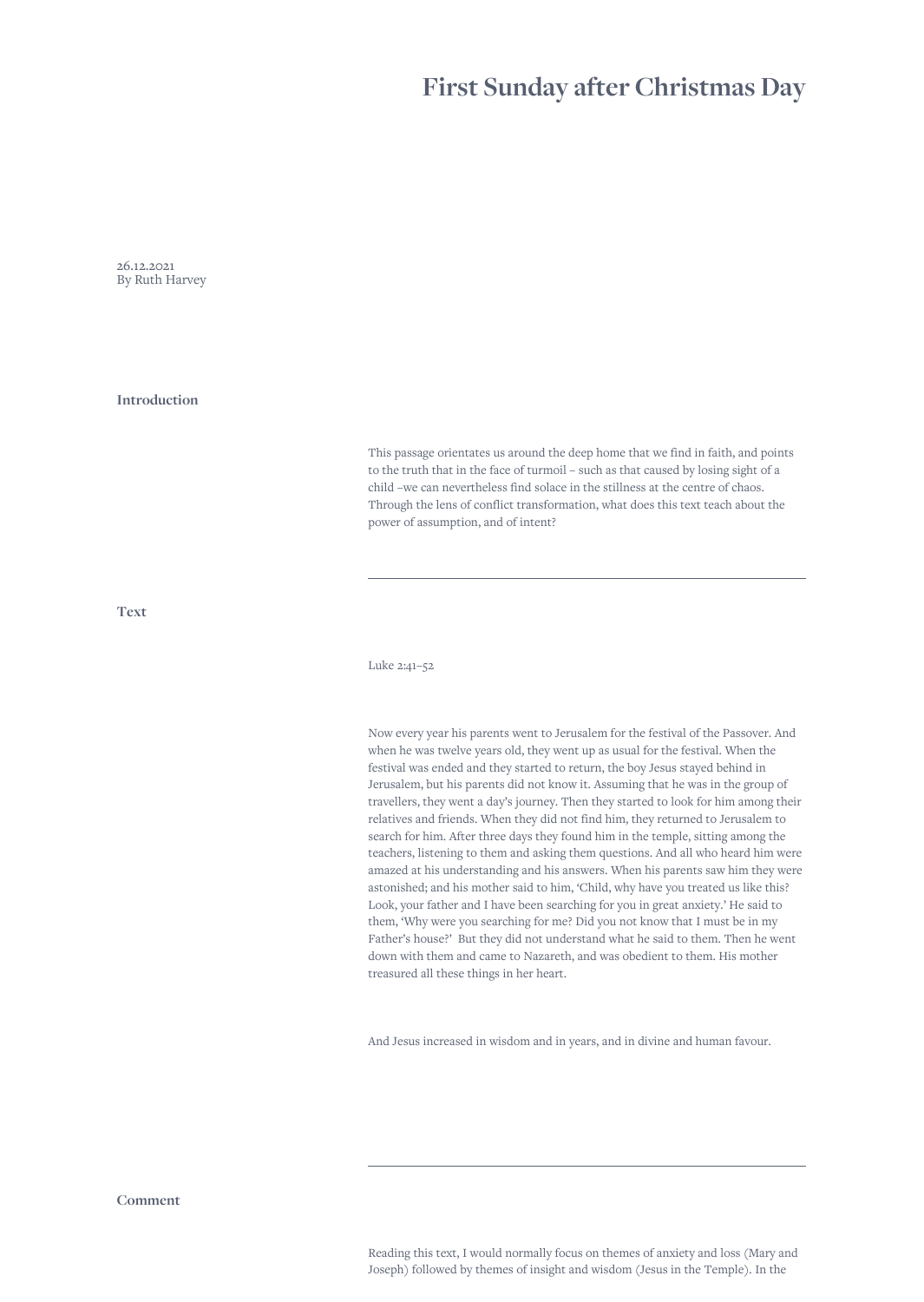context of the period of the nativity, I would look to the delight and joy of finding a deep home in faith.

Picking up on just one of these themes provides deep food for thought. Losing sight of a child in a large crowd, not finding them for hours, maybe days, must be one of the most gut–wrenchingly horrendous experiences as a parent. Recent news stories in the press remind us of the vulnerability of children lost to the sight of responsible adults, left to fend for themselves. These stories don't always end well. So the 'great anxiety' and fear experienced by Mary and Joseph is palpable. It stands in stark contrast to the calmness with which the twelve–year–old Jesus speaks. There is much to explore here.

Reading this text through the lens of conflict transformation however, I see two additional themes: 1) the power of assumption and 2) the notion of intent.

In my work in conflict transformation with Place for Hope, I have noticed over the years the impact that assumptions can have. Arriving at a mediation with our minds already made up about the outcome, or turning up for a tricky conversation with a blind–spot about the perceived views of the 'other', can mean that reaching through the depth of the conflict to transformation can take a while.

Picture an iceberg. What is presented on the surface (the 'positions' we adopt) can dominate our perspective on a situation such that we ignore the deep and dynamic passions (the 'interests' or 'feelings' or 'tone' or 'mood') that are often a much stronger driving force lying largely invisible beneath the surface.

It is on the surface that our assumptions also rest – perceptions, or 'positions' that we accept as given, beyond question. And there is the clue: 'beyond question'. One of my wisest guides in the field of conflict transformation, Charlie Irvine, coached us always as mediators to 'remain curious' – to find good questions, pose deep enquiries, name our curiosity. And then to listen deeply to the answers, with the intention of being changed.

In this passage, notwithstanding the guttural devastation of losing sight of a child, Mary and Joseph experienced this time of loss as 'deep anxiety', assuming the worst. As I write, I find it hard to reconcile myself to this 'reading' of the Gospel – my inner parent is saying, 'of course they were *right* to be anxious, furious even with the unthinking child who had given his parents not a second thought'. And yet if I am to look at this text through the lens of conflict transformation, then I cannot ignore an alternative reading – that there are multiple ways to read the text, many truths to glean from the passage.

And what of intent? I have been reading recently about the 'negativity bias' – the notion that negative feelings or responses are often amplified, thrown out of proportion to positive ones. This has deep roots in our survival instinct. And yet an over–developed negativity bias can mask the deep, powerful, positive intent that most people, most of the time, display.

**Response**

- Consider times when you have approached a difficult conversation with assumptions about the 'other'. How easy is it to empty your heart or mind of all assumptions?
- Practice the art of listening with the intention of being